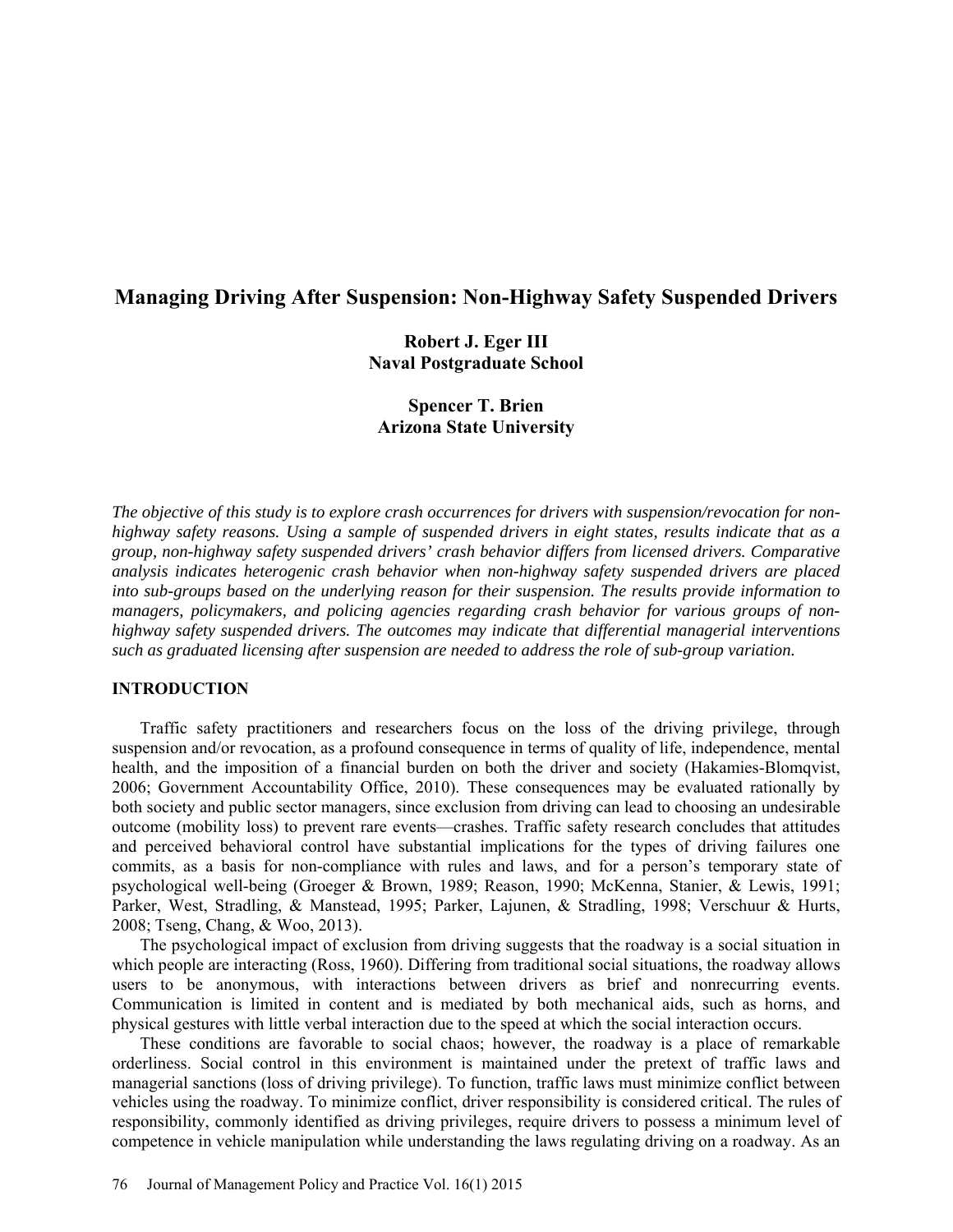example, a driver must be competent in acceleration and braking, but also must be competent in understanding the laws regulating the use and possession of a driver's license.

Of course, it is true that when a driver violates one of these laws the violation may not be a sufficient condition for punitive action in the form of citation or driving privilege removal (suspension). Moreover, the probability of a crash resulting from a given law violation is low. The implication of a low probability for both driver violations and crashes to receive punitive implications is a signal, to a driver and the public at large, that driver's license suspension is a serious punitive action for anti-social behaviors. As identified in the management literature, driving behaviors can be identified in similar context to workplace deviance, where individual action and behavior violate significant organizational norms and may be perceived as threatening the well-being of the organization or its individual members (Lawrence & Robinson, 2007). Thus, driving on a suspended license may be caused by provocations arising from perceived disparities between a current state and some ideal state, need, and desire that create frustration. This frustration motivates deviant behavior that is either instrumental (driving while suspended) or expressive in nature.

Managerially, suspension of a driver's license signals anti-social driving behavior. As such, driving while suspended is treated as a very serious offense in most states. This seriousness stems largely from a time when there was a direct relationship between license suspension and driving behavior. The reality today is that license suspension is widely used as a sanction for things other than highway safety (Carnegie & Eger, 2009). In fact, studies have found that suspensions for non-driving reasons are far more common than suspensions ordered to punish habitually bad drivers (Carnegie, 2007; Carnegie  $\&$ Eger, 2009).

Prior research on suspended driver's license have focused on single-state analysis finding differential effects of driver behavior during the suspended time period (DeYoung, Peck, & Helander, 1997; Gebers & DeYoung, 2002; McCartt, Geary, & Nissen, 2002; McCartt, Geary, & Berning, 2003; DeYoung & Gebers, 2004). We add to this body of literature by exploring two types of recorded events, moving violation and crashes, after the driving suspension has occurred. We seek to understand if the managerial action of license suspension is congruent with the deviant (anti-social) behavior. Using data from eight states, we look at post-suspension driving behavior for two identified sub-groups, those suspended for highway safety reasons and those suspended for non-highway safety reasons. To define non-highway safety reasons, we use the descriptions found in the American Association of Motor Vehicle Administrators (AAMVA) Code Dictionary (ACD) Manual, Release 3.0.0, June 2008 (Effective November 3, 2008).

Our findings indicate that 27% of non-highway safety suspended drivers are cited after suspension. Comparing this to the universe of drivers during the time period, about 5.1% of all drivers are cited for a moving violation. When looking at crashes, 5.3% of non-highway safety suspended drivers are involved in a crash after suspension. Comparing this to licensed drivers, about 3.12% are involved in a crash. At this aggregate level, suspension of the non-highway safety groups appears to have the potential to increase highway safety through the suspension activity, although the original intent of the suspension was not highway safety. When considering sub-groups, differential affects are prevalent. Outcomes indicate that the sub-group suspended due to failure to maintain liability insurance has a crash rate of about 6.8%; that is, for this sub-group 68 out of every 1,000 drivers suspended for a lack of liability insurance are involved in a crash during their suspension period, a rate higher than licensed drivers during the time period. Contrasting the liability insurance sub-group's outcome, the sub-group of drivers suspended for child support non-payment has a crash rate of 7.8 per 1,000; that is, about 0.8% of those suspended for child support are involved in a crash while their driving privileges are suspended.

Similar to workplace deviant research as noted in Henle et al. (2005) and Robinson and Bennett (1995), the identification of differential deviant behavior and management's acceptance of the behavior provides a clarified signal to those involved in the inappropriate behavior. The variation found in crashes for non-highway safety suspended drivers provides some evidence that differential impacts based on subgroups of non-highway safety suspended drivers may require differential treatment of the managerial sanction of license suspension.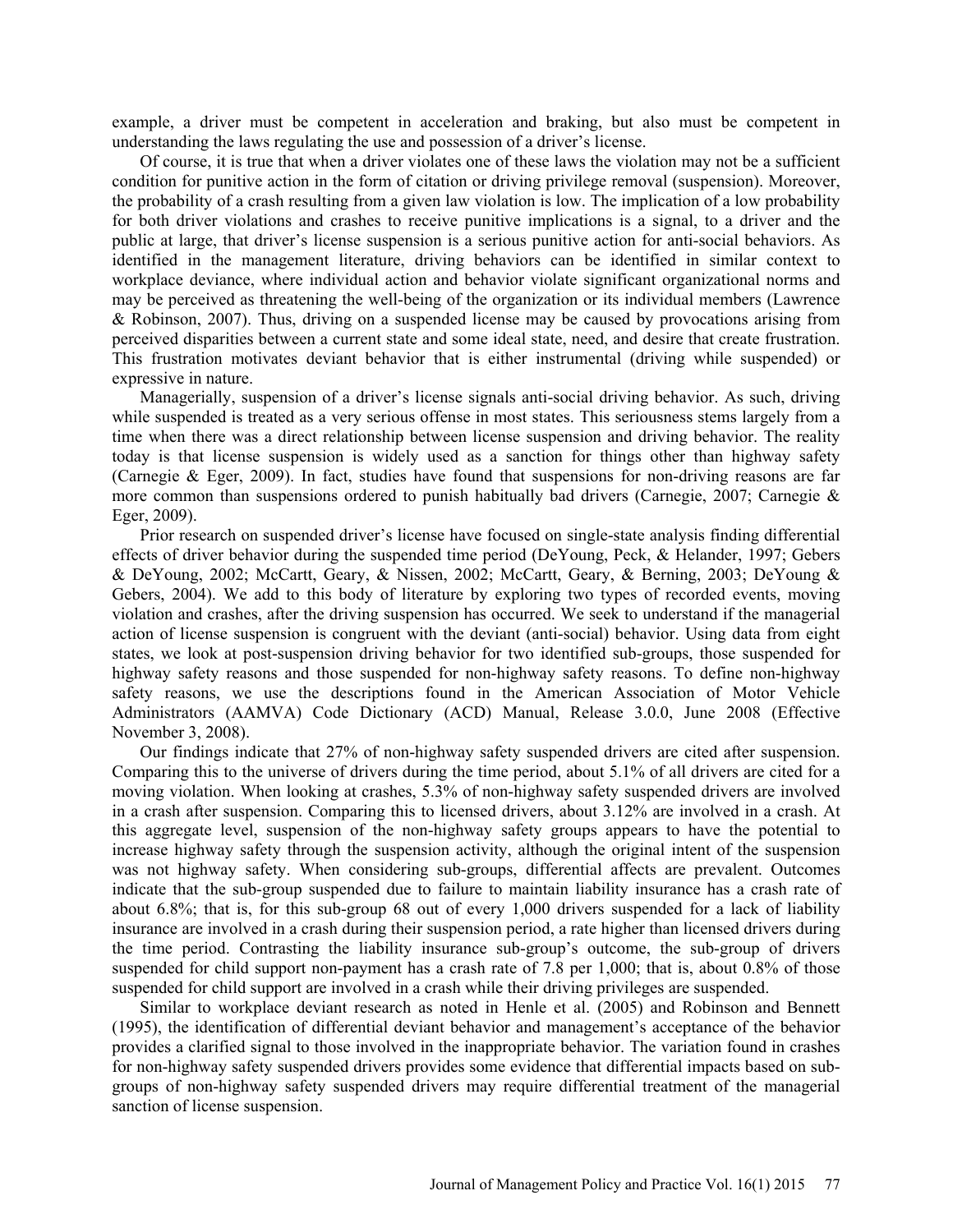#### **STUDY DESIGN**

To explore driver's license suspensions, a longitudinal quasi-experimental design is used. The sampling begins by defining the universe of potential state driver's licensing agencies, using the information and data provided in the National Highway and Safety Administration, U.S. Department of Transportation, Report Number DOT HS 811 092. This stratified random sample includes geographical diversity (at least two states were selected from each of AAMVA's four service regions), size diversity (sample states represent a range of jurisdictions in terms of size of licensed driver population), and suspended driver population (sample states have a large enough pool of suspended drivers to support valid sample selection). Table 1 shows the states and the AAMVA region associated with each state in the analysis.

| <b>TABLE 1</b>                        |
|---------------------------------------|
| <b>SAMPLED STATES BY AAMVA REGION</b> |

| Region I     | Region II  | Region III   | Region IV |
|--------------|------------|--------------|-----------|
| New Jersey   | Florida    | Kansas       | Colorado  |
| Pennsylvania | l ennessee | South Dakota | Oregon    |

#### **SAMPLING FRAME**

Each state participating in this study provided data covering the five-year time period 2002–2006. The sample was obtained by randomly sampling 20,000 driver records from the universe of suspended drivers from each state. Each suspended driver was assigned a unique identification number as the basis of the sample. No other metric, such as demographic or socioeconomic status, was used to select the sample. Care was taken to assure that unique identification numbers were randomly assigned. Not all of the sampled records were useable due to errors in the drivers' identifier field. Distribution of the unusable data was consistent across all states with the exception of New Jersey, which had in excess of one-fifth of the errors (Carnegie & Eger, 2009). The final dataset included 114,626 unique suspended drivers' records across the eight states. Following the prior literature's methodology (DeYoung, Peck, & Helander, 1997; Gebers & DeYoung, 2002; DeYoung & Gebers, 2004; Carnegie & Eger, 2009), this study dichotomizes suspended drivers into highway safety related and non-highway safety related categories. To define highway safety related and non-highway safety related, this study uses the descriptions found in the AAMVA Code Dictionary (ACD) Manual, Release 3.0.0, June 2008 (Effective November 3, 2008). The ACD non- highway safety related categories can be broadly defined as categories that mandate the suspension of driving privileges for violations of law that have no relationship to an individual's ability to drive, their moving violation history, or any other factors related to the operation of a motor vehicle. The non-highway safety related group in this study is composed of 26,369 individual drivers that are identified with the beginning date of suspension, the end date of suspension, and the number of violations and crashes.

### **RECORDED EVENTS**

With a focus on the non-highway safety suspended driver, table 2 shows the breakdown of this group of drivers and their post-suspension driving behavior. Methodologically, we treat non-highway safety suspended drivers identically to licensed drivers. We offer that a licensed driver is not violating any statute or law by driving her vehicle; however, the non-highway safety suspended driver is violating statute or law when she drives during the suspension period. Therefore, there are two simultaneous effects present with the non-highway safety suspended driver: the act of violation by driving a vehicle and then the act of being either involved in a crash or given a citation for violating a traffic law. We assume that suspended drivers not involved with either a crash or traffic citation are capable of driving a motor vehicle, although we are unable to identify the deviant action directly. Although this assumption overstates the hazard effect of post-suspension driving by ignoring the deterrence effect of not driving at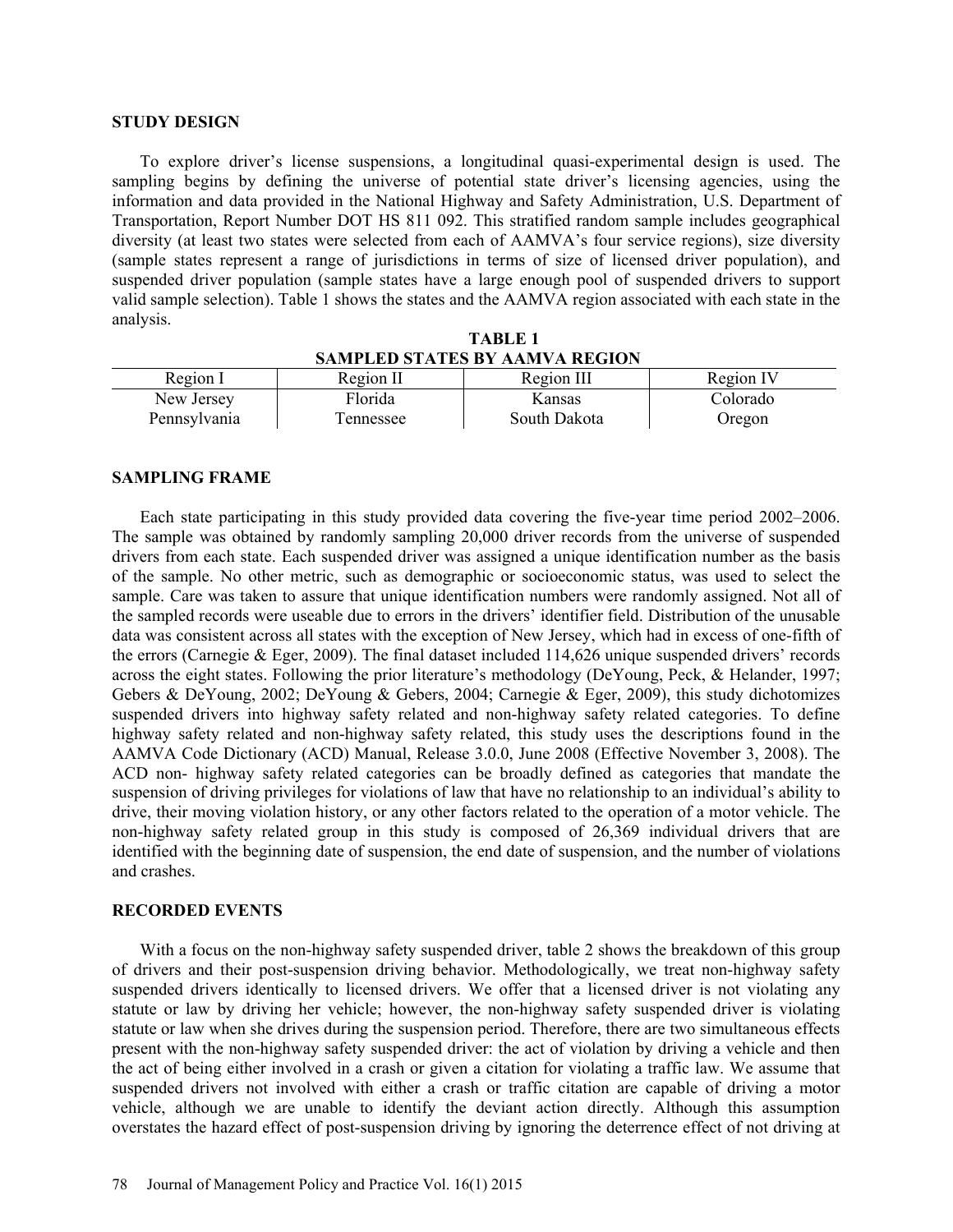all while suspended, it allows for a conservative analysis since the entire pool of non-highway safety suspended drivers are considered to be driving.

Using moving violations and crashes as an indicator of the percentage coming in contact with the police through traffic offenses, the results show that about 32% of this group of suspended drivers comes into contact with the police in a traffic offense. When separating moving violations from crashes, about 5.3% are involved in a crash while suspended.

| <b>Driving Behavior</b>   | <b>Count of Drivers in Driving</b><br><b>Total Suspended</b> |                 | Percentage |  |
|---------------------------|--------------------------------------------------------------|-----------------|------------|--|
|                           |                                                              | <b>Behavior</b> |            |  |
| Moving Violation or Crash | 26,369                                                       | 8,504           | 32.2       |  |
| <b>Moving Violation</b>   | 26,369                                                       | 7.114           | 27.0       |  |
| Crash                     | 26,369                                                       | ,390            | 53         |  |

**TABLE 2 NON-HIGHWAY SAFETY SUSPENDED DRIVERS** 

To put the outcomes presented in table 2 into perspective, according to data provided by the Bureau of Justice Statistics, U.S. Department of Justice (DOJ), 8.8% of licensed drivers in the United States have contact with the police during a traffic stop (Durose, Schmitt, & Langan, 2005; Durose, Smith, & Langan, 2007). Of those contacted, about 57.4% are cited for a traffic violation. Using the DOJ information, the outcome is that about 5.1% of licensed drivers are issued citations, or approximately 1 in every 20 licensed drivers. The outcome for non-highway safety suspended drivers indicates that about 1 in every 4 non-highway safety suspended drivers are cited by the police.

To compare licensed and non-highway safety suspended drivers' crash behaviors, table 3 provides data for licensed drivers involved in a crash. The data outcome found in table 3 is very similar to that found in the DOJ data where crash involvement is estimated at about 3.06% of licensed drivers (Durose, Schmitt, & Langan, 2005; Durose, Smith, & Langan, 2007). The results indicate that about 1 in every 33 licensed drivers is involved in a crash while 1 in every 20 non-highway safety suspended drivers is involved in a crash. The outcomes presented indicate that non-highway safety suspended drivers differ from licensed drivers.

|       |         |           |             |                      |                       | Percentage of |
|-------|---------|-----------|-------------|----------------------|-----------------------|---------------|
|       |         |           |             |                      |                       | Licensed      |
|       |         |           | Property    |                      | <b>Total Licensed</b> | Drivers in    |
| Year  | Fatal   | Injury    | Damage Only | <b>Total Crashes</b> | <b>Drivers</b>        | Crashes       |
| 2002  | 38,491  | 1,929,000 | 4,348,000   | 6,315,491            | 194,295,633           | 3.25%         |
| 2003  | 38,477  | 1,925,000 | 4,365,000   | 6,328,477            | 196, 165, 666         | $3.23\%$      |
| 2004  | 38,444  | 1,862,000 | 4,281,000   | 6,181,444            | 198,888,912           | $3.11\%$      |
| 2005  | 39,252  | 1,816,000 | 4,304,000   | 6,159,252            | 200,548,922           | 3.07%         |
| 2006  | 38,588  | 1,746,000 | 4,189,000   | 5,973,588            | 202,810,438           | 2.95%         |
| Total | 193,252 | 9,278,000 | 21,487,000  | 30,958,252           | 992,709,571           | 3.12%         |

**TABLE 3 ESTIMATED NATIONAL CRASHES AND LICENSED DRIVERS**

Data Source: Crash data from DOT HS 810 819, January 2008; Driver's License Data from Federal Highway Administration, Highway Statistics, Table DL1C, for each year.

### **NON-HIGHWAY SUSPENDED DRIVER CATEGORIES**

In aggregate, the data suggest that non-highway safety suspended drivers are not similar to licensed drivers, indicating that suspension based on non-highway safety reasons may provide enhanced highway safety. To explore the underpinning of the aggregate outcomes, we subdivide the data into sub-groups of non-highway safety suspended drivers. This follows prior literature in management where deviant workplace behaviors may be divided into sub-groups such as those identified in Robinson and Bennett's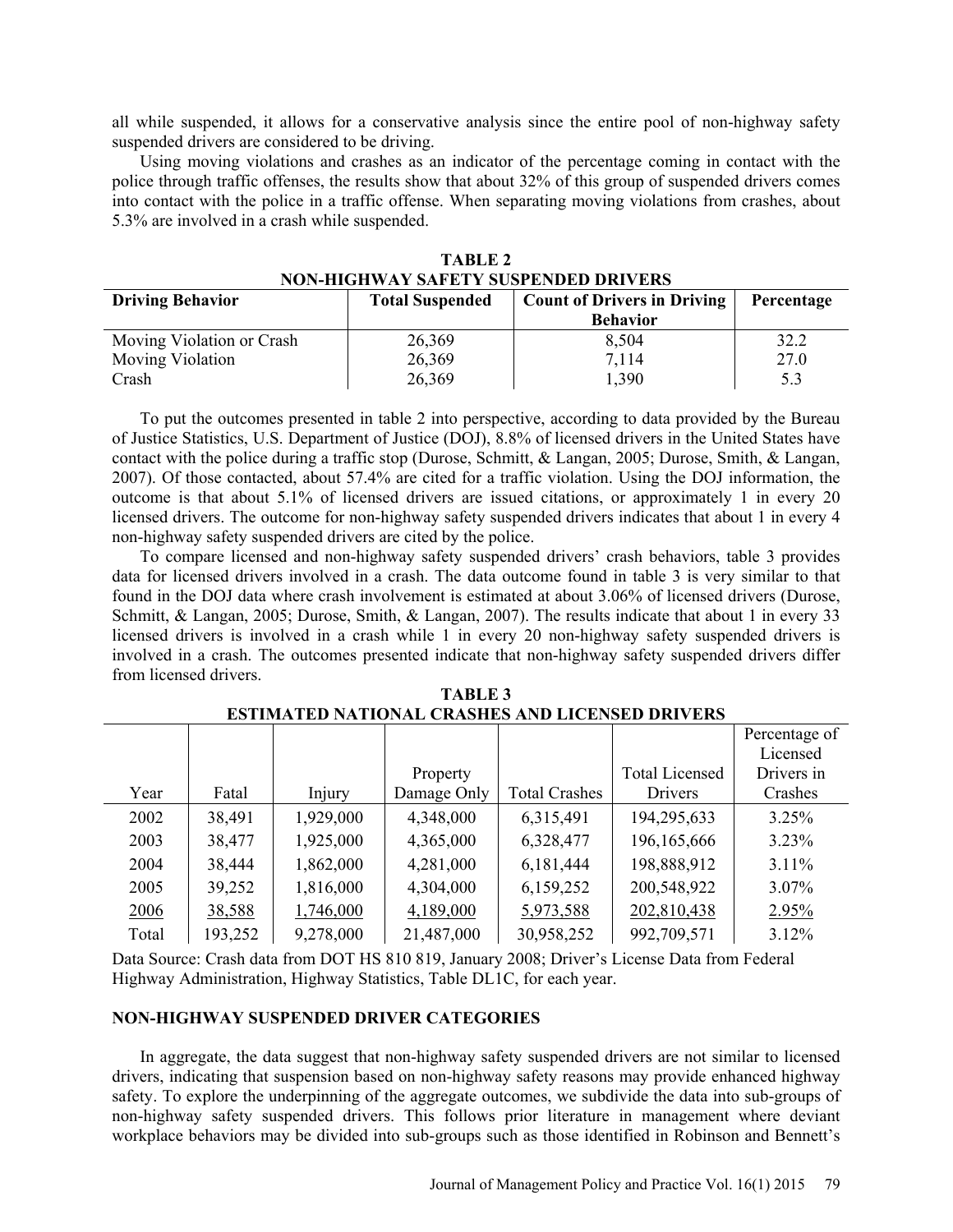(1995) typology that identified four sub-groups: those identified in production deviance, property deviance, political deviance, and personal deviance. Both property and personal deviance are considered serious, while production and political deviance are considered minor in this literature (Robinson & Bennett, 1995).

Table 4 presents the three major ACD codes represented for non-highway safety suspended drivers involved in a crash. The first major sub-group of violators is identified as drivers suspended for failure to maintain liability insurance. This sub-group has underpinned traffic safety research in which financial burden and income ability has been discussed. Much of the research and public policy has indicated that maintenance of liability insurance is a financial issue, not a highway safety issue, with an emphasis on the ability to afford insurance under a limited income stream (Cole, Dumm, & McCullough, 2001; Carnegie, 2007). In contrast, research indicating that the uninsured driver has a higher violation and crash rate than insured drivers (Kuan & Peck, 1981; Marowitz, 1990) would lead to the conclusion that failure to maintain liability insurance is a traffic safety issue not a financial concern. Although compulsory insurance and the privilege to drive debate continues, the data presented in table 4 supports the concept that suspensions due to failure to maintain liability insurance (D36) may be a highway safety issue. Our analysis indicates that about 7% of those drivers suspended for insurance reasons are involved in a crash during their suspension period. This rate is notably higher than the rate for licensed drivers.

| TARLE 4                                                   |  |
|-----------------------------------------------------------|--|
| NON-HIGHWAY SAFETY SUSPENDED DRIVERS—CRASH ONLY (N=1,390) |  |

| <b>ACD Code</b> | <b>Description</b>                                | Percentage |
|-----------------|---------------------------------------------------|------------|
| D36             | Failure to maintain liability insurance           | 6.78       |
| W <sub>00</sub> | Non-ACD violation                                 | 2.12       |
| D51             | Failure to make required payment of child support | 0.78       |

When looking at the second major group, ACD code W00, this sub-group includes court-ordered suspensions not driving related: non-compliance with school attendance (truancy), theft, and possession of tobacco by a minor. The results for this subgroup show that about 2% of this sub-group of suspended drivers is involved in a crash while their license is suspended. The final major ACD code sub-group, D51, consists of drivers whose license was suspended for failure to provide child support. This sub-group has a crash rate of about 1 per 1,000, indicating that about 1% of the suspended drivers in this sub-group are involved in a crash during the suspension of their driver's license.

#### **DISCUSSION**

Motor vehicle managers, law enforcement, and the courts view suspended drivers as individuals who pose a significant traffic safety risk when they continue to drive. Within the group of suspended drivers, two major groups have been identified in the traffic safety literature: those suspended for highway safety reasons and those suspended for non-highway safety reasons.

We have explored the major aggregate grouping of non-highway safety suspended drivers. Our results provide an interesting set of outcomes. If non-highway safety suspended drivers are treated as equal regardless of the underlying reason for suspension, non-highway safety suspended drivers' behavior differs from licensed drivers across the time period of our data. Our results indicate that non-highway safety suspended drivers have a higher crash rate in addition to driving while their license is suspended. This initial outcome supports motor vehicle administrators, law enforcement and the court's assumption that all suspended drivers pose a significant traffic safety risk when they continue to drive. The management and administrative intervention here is to follow the prior focus on improving education and information so that policies are equally applied to all suspended drivers, given that they all pose a potential highway safety risk greater than the licensed driver.

Our results, however, contradict this equality assumption of all suspended drivers. Although the initial results seem to point toward the outcome that all suspensions are equal, when non-highway safety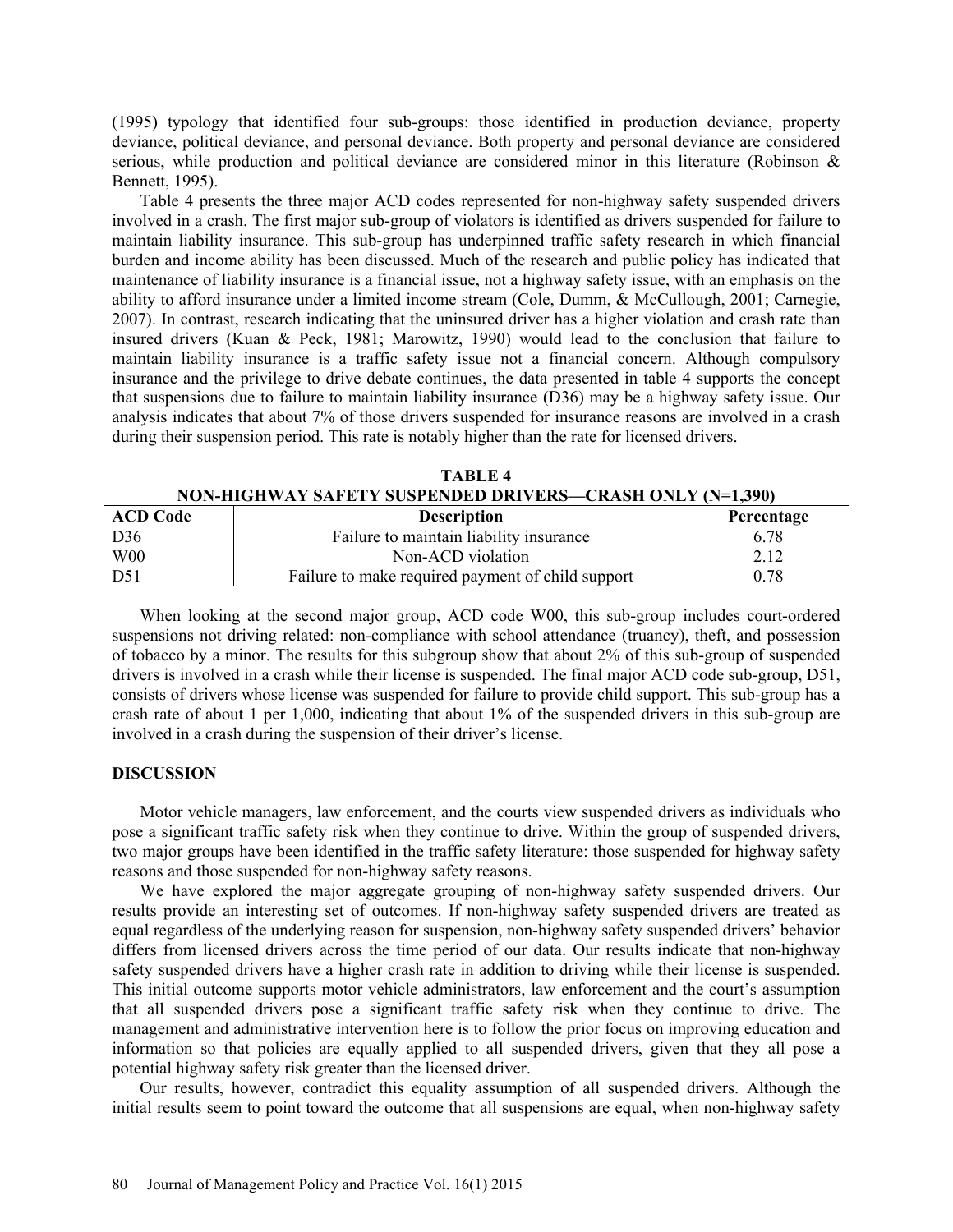suspensions are broken down into major sub-groupings, post-suspension driving behavior of sub-groups is markedly different.

The sub-group assessment would indicate that only one sub-group, suspended for failure to maintain liability insurance, poses a highway safety risk larger than the comparable licensed driver. In our subgroup assessment, the management intervention would be to include drivers suspended for failure to maintain liability insurance as highway safety-related drivers. This managerial action could lead to a differentiation between suspended drivers, clarifying the role of highway safety associated with suspending a driver's privilege to operate a motor vehicle. Additionally, similar to graduated license programs, alternative managerial actions can be assessed. This allows management the opportunity to address evaluative information regarding suspended drivers, basing the actions on highway safety implications, thereby increasing information for policymakers, administrators, and law enforcement officials. This would be congruent with the choices presented in the *2013 Best Practices Guide to Reducing Suspended Drivers* by the AAMVA Suspended & Revoked Working Group.

Managerial intervention that assesses post-suspension driving behavior needs further expansion. Taking a step back, most of the research underpinning driving suspensions due to driving behavior (highway safety suspensions) has empirical and policy grounding, with new studies exploring the effects by sampling at a nationally representative level (Carnegie & Eger, 2009). The non-highway safety suspensions group of drivers has been virtually ignored in highway safety research and management (Government Accountability Office, 2010). Our results indicate that there may be heterogeneity within the grouping of non-highway safety suspended drivers and that a keen policy focus could impact this group of suspended drivers with potential changes in their behavior after suspension. Currently, the AAMVA Suspended & Revoked Drivers Working Group has explored some of these policy options. We recommend that safety groups, public policymakers and managers follow some of the previous and current assessments addressing what the Government Accountability Office (GAO) identifies as a lack of understanding in this group of suspended drivers. A lack of managerial action, as GAO argues, has the very real potential of leading to poor policy choice or, at least, uninformed policy choice (Government Accountability Office, 2010).

#### **REFERENCES**

- Carnegie, J. A. (2007). *Driver's license suspensions, Impacts and fairness study* (Publication FHWA-NJ-2007-020), Trenton: New Jersey Department of Transportation.
- Carnegie, J. A. & Eger III, R. J. (2009). *Reasons for drivers license suspension, recidivism, and crash involvement among suspended/revoked drivers* (Publication DOT HS 811 092). Washington: NHTSA, U.S. Department of Transportation.
- Cole, C., Dumm, R. E. & McCullough, K. A. (2001). The uninsured motorist problem: An investigation of the impact of enforcement and penalty severity on compliance. *Journal of Insurance Regulation*, 19, (4), 613–637.
- DeYoung, D. J., & Gebers, M. A. (2004). An examination of the characteristics and traffic risks of drivers suspended/revoked for different reasons. *Journal of Safety Research*, 35, (3), 287–295.
- DeYoung, D. J., Peck, R. C. & Helander, C. J. (1997). Estimating the exposure and fatal crash rates of suspended/revoked and unlicensed drivers in California. *Accident Analysis and Prevention*, 29,  $(1), 17-23.$
- Durose, M. R., Schmitt, E. L. & Langan, P. A. (2005). *Contacts between police and the public: Findings from the 2002 National Survey* (Publication NCJ 207845), Washington: BJS, U.S. Department of Justice.
- Durose, M. R., Smith, E. L. & Langan, P. A. (2007). *Contacts between police and the public, 2005* (Publication NCJ 215243), Washington: BJS, U.S. Department of Justice.
- Gebers, M. A., & DeYoung, D. J. (2002). *An examination of the characteristics and traffic risk of drivers suspended/revoked for different reasons* (Publication CAL-DMV-RSS-02-200), Sacramento: OTS, California Department of Motor Vehicles.
- Government Accountability Office. (2010). *License suspension for nondriving offenses* (Publication GAO-10-217). Washington: U.S. Government Accountability Office.